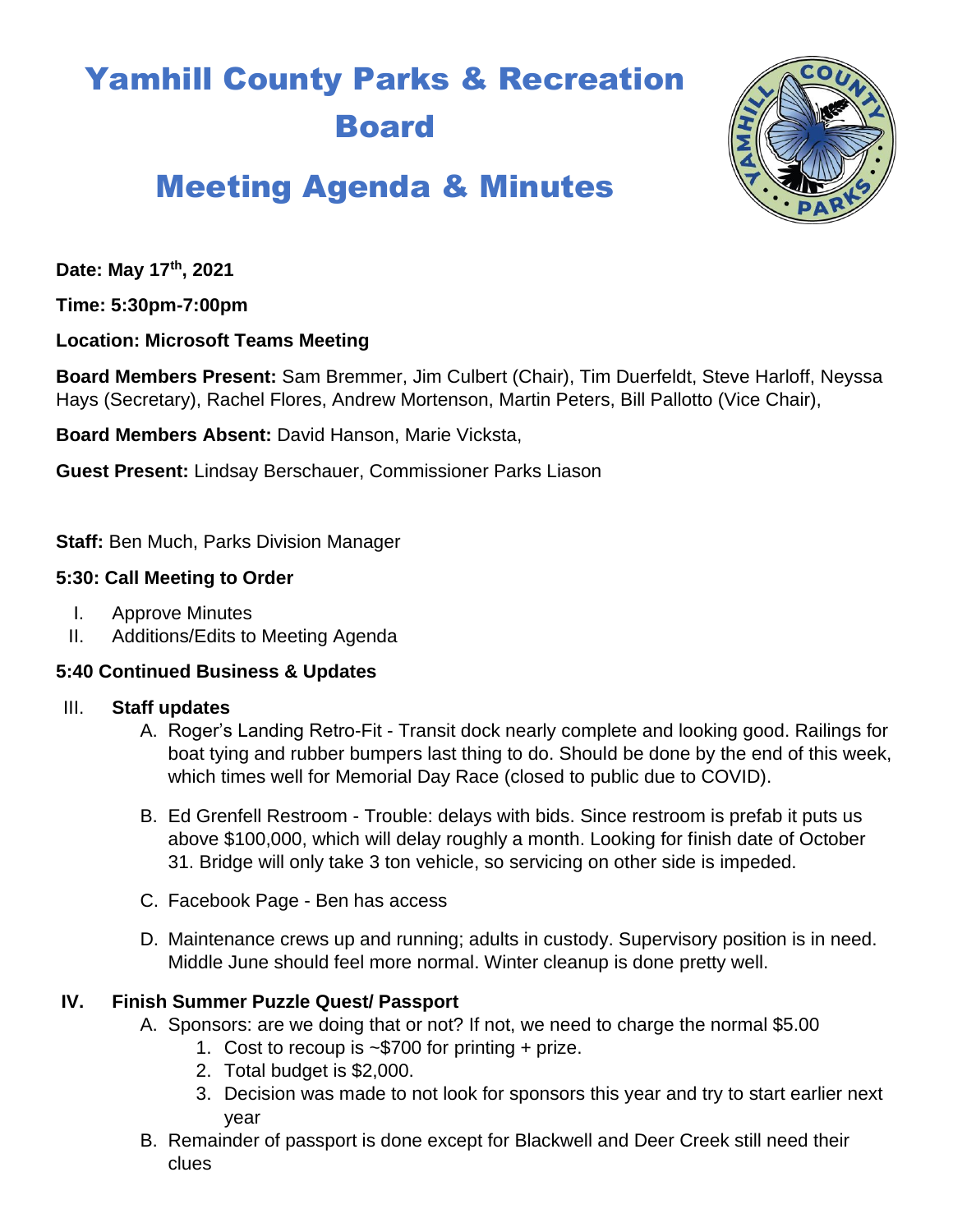- C. Getting signs to printer and then to people
	- 1. Neyssa will send them to the printer and take them to Corrections Annex for pick up
- D. Getting passports to the vendors.
	- 1. Ben will distribute to board members to take to the vendors who have agreed
- E. Ben will work on creating a flyer that says "Get Your Passports Here" for vendors to put in their windows
- F. Prizes
	- 1. Steve checked in with printers and found that they don't do water bottles
	- 2. Ben checked on water bottles with a local printer and found they only do bulk  $(50+)$
	- 3. First prize will be a bigger prize (Yeti cooler, backpack, inexpensive kayak)

# **V. Friends of Metsker Work Party - Neyssa**

- A. Date June 26th, 9:00 1:00
	- 1. Neyssa will create poster and social media posts
- B. Ben spoke with Weyerhauser, and they gave their blessing to make this a tradition
	- 1. Work party and park celebration
- C. Findings from site visit
	- 1. Old repairs to be made
	- 2. New damage from winter
	- 3. Neyssa has typed up list for county parks records
- D. Items on to-do list for work weekend
	- 1. Regular trail maintenance string trimming mostly
	- 2. Perhaps find and create new trail route
	- 3. Install signs for closed trails
	- 4. Cleaning out lab needs shop vac treatment throughout, as well as large debris removal.

#### **6:15 New Business**

#### **VI. Officer Elections**

- A. Positions & Vote
	- 1. Chair
		- a) Current: Jim still good with staying
	- 2. Vice Chair
		- a) Current: Bill still Good with staying
	- 3. Secretary
		- a) Current: Neyssa still good with staying
	- 4. No challengers
		- a) Unanimous vote to keep officers as they are

## **VII. Parks website**

- A. Jim started a written list of things that need to be changed and updated
	- 1. Rachel and Neyssa added their own comments
- B. [Discussion of list](https://docs.google.com/document/d/1dYMBs9hmz8aA5wiIFPALoTXw86lc9QVteQEMIwbD3P4/edit?usp=sharing)
	- 1. Overhaul of website will take time
	- 2. Ben will ask website admin what time they have
		- a) Parks board needs to triage what is most important
			- (1) Neyssa, Jim, Rachel, and Steve will meet to create final list